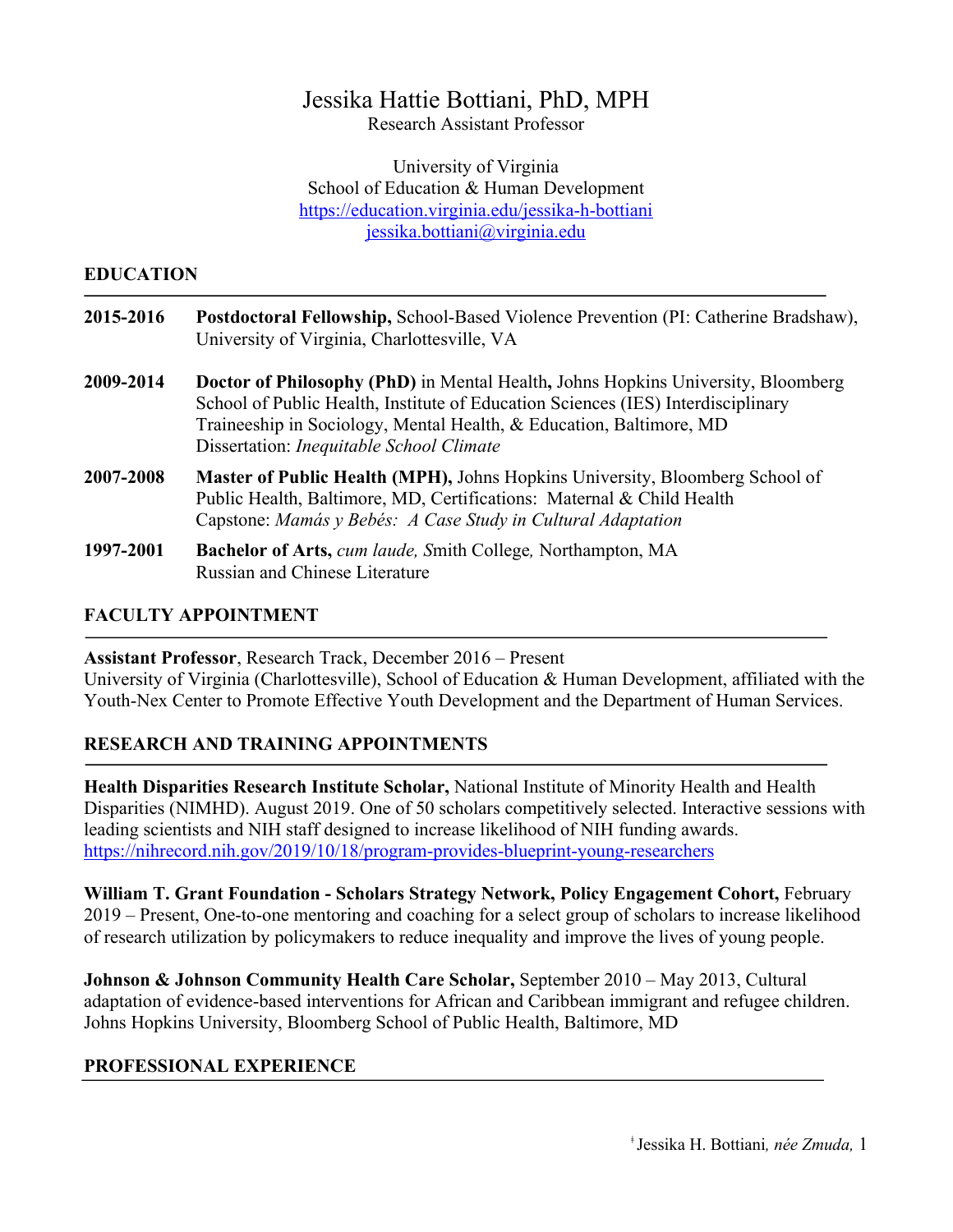**Research Associate,** Community Science, Gaithersburg, MD **|** May 2014 – May 2015 Evaluation of the Substance Abuse and Mental Health Services Administration-funded National Resource Center for Mental Health Promotion and Youth Violence Prevention (part of the Safe Schools/Healthy Students initiative) and National Institute of Minority Health and Health Disparities (NIMHD)-funded JourneyStart Cross-Cultural and Linguistic Competency Assessment.

**Program Officer |** August 2008 - May 2009, **Program Associate** | March 2006 - July 2007 The California Endowment, Sacramento, CA

**Program Manager |** September 2003 - March 2006 Edgewood Center for Children and Families, San Francisco, CA

# **HONORS & SCHOLARSHIPS**

National Institutes of Health, Health Disparities Loan Repayment Program Renewal Award, 2019-2020 National Academy of Education/Spencer Postdoctoral Fellowship Award Semi-Finalist*,* 2018 National Institutes of Health, Health Disparities Loan Repayment Program Award, 2016-2018 Early Career Travel Award for Society for Prevention Research, 2016, 2017 Article of Year Award Finalist, *Journal of School Psychology,* 2015 Early Career Travel Award for Society for Research on Child Development, 2015 US DOE Institute of Education Sciences Predoctoral Training Fellowship 2009 - 2014 Gordis Teaching Fellowship, *Youth Violence Prevention: A Public Health Approach,* 2013 Johnson & Johnson Community Health Care Scholar, 2010-2013 UC Berkeley Summer Institute on Youth Violence Prevention Scholarship, 2010 First Group Scholar, 2001 Dean's List, 1998-2001

# **PROFESSIONAL AFFILIATIONS & ACTIVITIES**

- Society for Research on Child Development, Member
- Society for Prevention Research (SPR), Member; SPR Early Career Prevention Network (ECPN), Steering Committee Member - Program Committee
- Society for Research on Adolescence, Member
- American Public Health Association, Member

# **GRANT PARTICIPATION**

### *Current Principal Investigator Grants*

William T. Grant Foundation Bottiani (PI) 4/1/18-3/31/23 *Implementing state-level policy reform to eliminate school discipline disparities: A mixed methods examination of effectiveness and lessons learned.* To evaluate the effectiveness of a state-level policy to reduce discipline disparities for Black youth. Role: Principal Investigator

William T. Grant Foundation Bottiani (PI)  $7/1/19-6/30/21$ *Mentoring Grant.* Dr. Henderson will collaborate with a tribal community to develop a culturallyadapted evidence-based intervention to improve tribal youth educators' competencies in mental health promotion. Group mentorship of Dr. Henderson's research will be led by Dr. Bottiani

ǂ Jessika H. Bottiani*, née Zmuda,* 2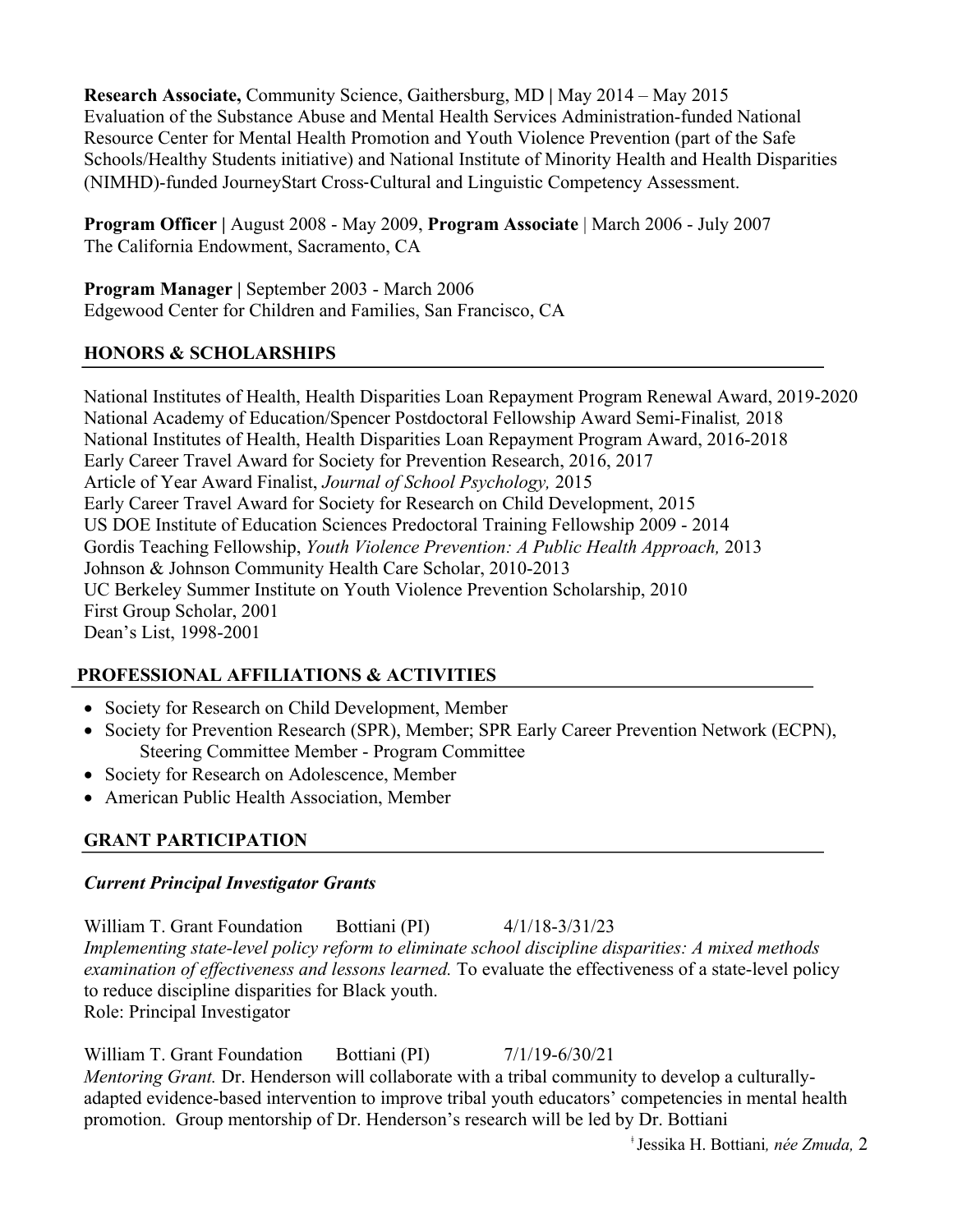Role: Principal Investigator, Primary Mentor

1R01MD013808-01 Bradshaw (PI) 4/1/19-11/30/23 National Institute on Minority Health and Health Disparities (R01 Clinical Trial) *R-CITY: Reducing Racism and Violence through Collaborative Intervention with Teachers and Youth.* To test the integration of a universal, classroom-based adaptation of Coping Power for Baltimore City youth with racism and discrimination-focused elements of the Double Check professional development and coaching preventive intervention for teachers and school police. *Role*: Co-Principal Investigator, Project Director

#### *Current Co-Investigator Grants*

R305A190116 Bradshaw (PI)  $7/1/19-6/30/23$ Institute of Education Sciences *Coping Power for Rural Middle Schoolers: A Tiered Approach to Increasing Behavioral and Mental Health Supports & Reducing Disparities.* Role: Co-Investigator

R305C190014 Reinke (PI) 2/1/19-1/31/24 Institute of Education Sciences *National Center for Rural School Mental Health: Enhancing the capacity of rural schools to identify, prevent, and intervene in youth mental health concerns.* Role: Co-Investigator

R305A150221 Bradshaw (PI)  $7/1/15-6/30/20$ Institute of Education Sciences *Testing the Efficacy of Double Check: A Cultural Proficiency Professional Development Model in Middle Schools.* To determine the efficacy of an integrated model of data-based decision-making, cultural proficiency, and coaching to support student engagement and classroom management, in order to reduce disproportionality in special education referrals and other discipline data. Role: Co-Investigator

R305A180111 Herman (PI) 8/1/18-7/30/21 Institute of Education Sciences

*Identifying Discrete and Malleable Indicators of Culturally Responsive Instruction and Discipline*. To derive, refine and validate a classroom observation tool, teacher self-report, and student survey to measure culturally response instruction and discipline. *Role*: Co-Investigator

2015-CK-BX-0023 Bradshaw (PI) 1/1/16-12/31/20 National Institute of Justice. *Coping Power in the City: Promoting Safety and Coping Skills in Baltimore City High Schools.* To increase safety and reduce rates of violence, discipline problems, and related mental health concerns among City Schools 9th graders. *Role*: Co-Investigator

R305H150027 Bradshaw (PI) 6/1/15-5/31/20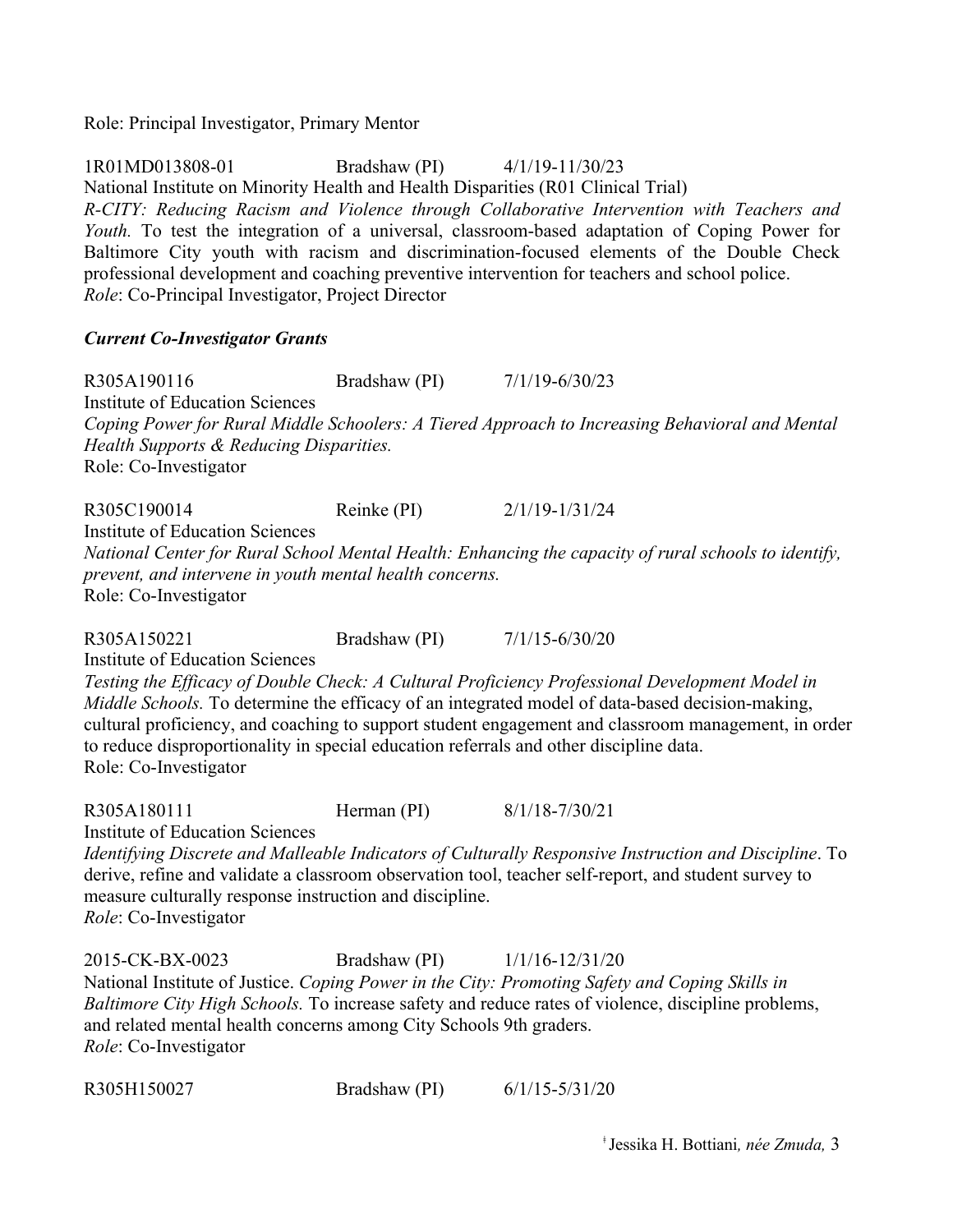#### Institute of Education Sciences

*Evaluating Maryland State Policies to Improve School Climate*. Work in partnership with the Maryland State Department of Education and Sheppard Pratt Health System to conduct an evaluation of Positive Behavior Support. *Role*: Co-Investigator

R305A140070 Bradshaw (PI) 7/1/14-6/30/20 Institute of Education Sciences

*Testing the Efficacy of the Middle School Coping Power Program*. Conduct a randomized controlled trial of a developmentally adapted middle school version of the evidence-based Coping Power. *Role*: Co-Investigator

### *Completed Grants*

U.S. Department of Education: *Maryland's Safe and Supportive Schools Project* (PI Bradshaw, 10/1/10-9/30/14). To develop a statewide system for monitoring school climate and safety, and conduct a 4-year randomized controlled trial of a three-tiered prevention model in 60 high schools. Role*:* Predoctoral Researcher

Institute of Education Sciences (R324A110107): *Double Check: A Cultural Proficiency and Student Engagement Model* (PI Bradshaw, 5/1/11-4/30/14). To develop and feasibility test an integrated model of data-based decision-making, cultural proficiency, and coaching to support student engagement and classroom management, in order to reduce disproportionality in special education referrals and other discipline data. Role*:* Predoctoral Researcher.

William T. Grant Foundation *Observing the Setting-level Impact of a High School Behavioral Change Intervention: A 60 School Randomized Trial* (PI Bradshaw, 10/15/11-10/14/14). To collect observational data on student behavior, classroom context, and school climate in conjunction with the 60 high school randomized trial of the Maryland Safe and Supportive Schools grant. Role*:*  Predoctoral Researcher

University of Virginia, Innovative, Developmental, Exploratory Awards (IDEA) Seed Grant. A *brief mindfulness intervention for reducing pre-service teachers' stress associated with managing challenging student behaviors (*PI Jennings, 7/1/18-6/30/19). Role: Co-Principal Investigator

Youth-Nex Center for Effective Youth Development, Translational Research Seed Grant. *Roots & Wings: Promoting Positive Youth Development and Educational Equity in Charlottesville Middle Schools through Integrated Music Programming* (PI Bottiani, 7/1/18-6/30/19). To develop classroom-based English, math, and science instruction through a set of six music arts-integrated academic lesson plans for middle grade levels. Role: Principal Investigator

University of Virginia, Innovative, Developmental, Exploratory Awards (IDEA). *Developing the R-CITY model: An integrated intervention to prevent school-based racism/discrimination and youth violence (*PI Bottiani, 7/1/18-6/30/19). To develop an adapted curriculum integrating Double Check and Coping Power interventions to the universal level and including racism/discrimination prevention strategies. Role: Principal Investigator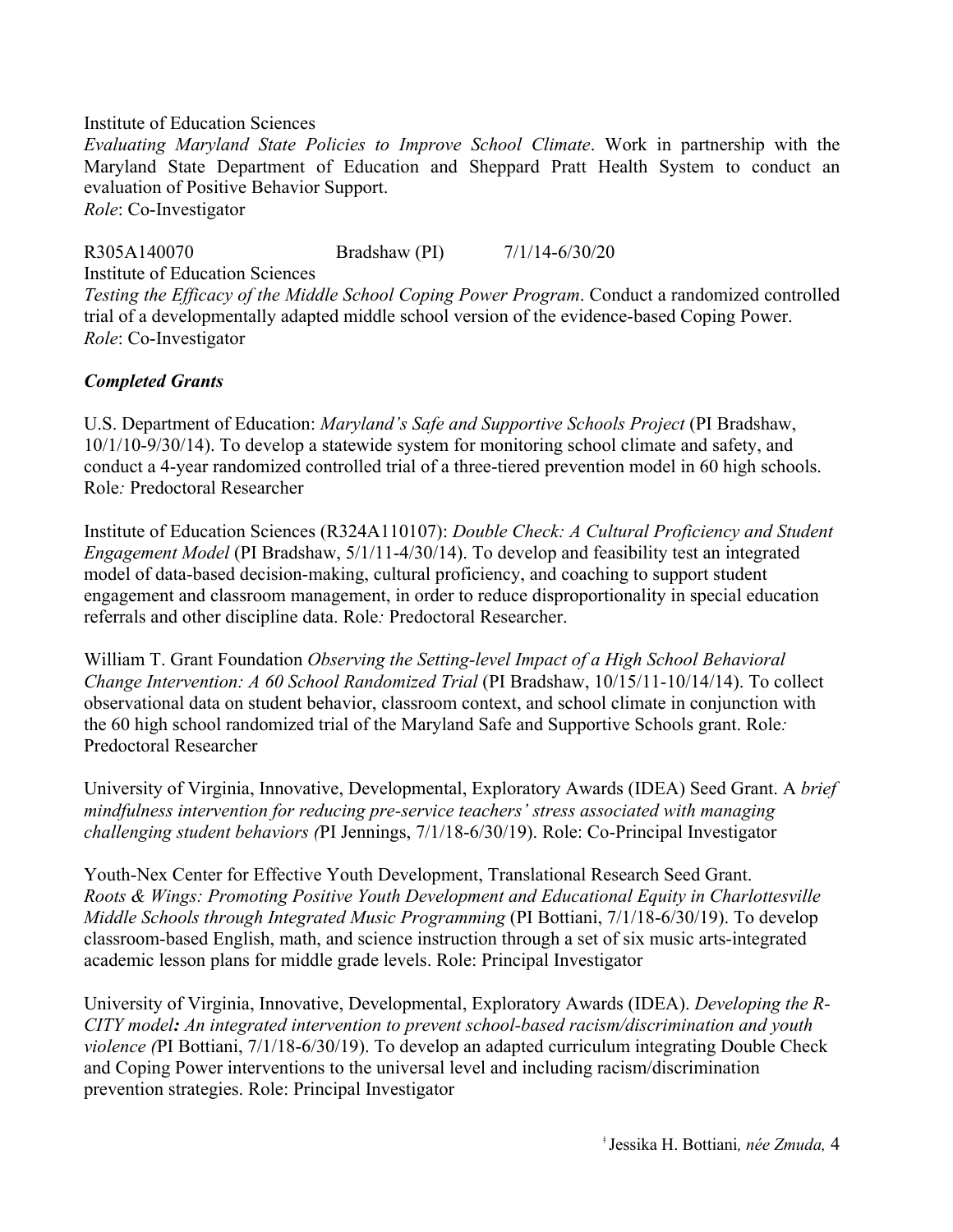Youth-Nex Center for Effective Youth Development, Translational Research Seed Grant *Evaluating the Impact of Youth-Police Dialogues on Police: A Seed Funding Proposal for Survey Development (*PI Wahl, 7/1/18-6/30/19) To develop and validate a new survey measure to assess police officers' attitudes and behaviors towards youth of color. Role: Co-Principal Investigator

# **PUBLICATIONS**

*Peer-Reviewed https://www.ncbi.nlm.nih.gov/myncbi/1T75aieRV2FQC/bibliography/public/*

- 22**. Bottiani**, J.H., Camacho, D., Lindstrom Johnson, S.L., Bradshaw, C.P. (2021). Youth firearm violence disparities in the U.S. and implications for prevention. Advance online publication. *Journal of Child Psychology and Psychiatry.* https://doi.org/10.1111/jcpp.13392 (IF: 7.035)
- 21. Thomas, D., Bradshaw, C., **Bottiani**, J., McDaniel, H.L., & Debnam, K. (2021). Coping Power in the City: Promoting safety and healthy coping among African American males in urban high schools. Manuscript in press at *Professional School Counseling*.
- 20. Debnam, K. J., Milam, A., **Bottiani**, J., & Bradshaw, C. P. (2021). Teacher-student incongruence in perceptions of school equity: Associations with student perceived connectedness in middle and high school. Manuscript accepted at *Journal of School Health*. (IF: 1.673)
- 19. **Bottiani**, J.H., McDaniel, \*\*Henderson, L., Castillo, J., & Bradshaw, C.P. (2020). Buffering effects of racial discrimination on school engagement: The role of culturally responsive teachers and caring school police*. Journal of School Health, 1019- 1029.* https://doi.org/10.1111/josh.12967 (IF: 1.673)
- 18. **Bottiani**, J. H., Johnson, S. L., McDaniel, H. L., & Bradshaw, C. P. (2020). Triangulating school climate: Areas of convergence and divergence across multiple levels and perspectives. *American Journal of Community Psychology*, *65*(3-4), 423-436. https://doi.org/10.1002/ajcp.12410 (IF: 2.320)
- 17. Larson K.E., Pas E.T., **Bottiani** J.H., \*Kush J.M., & Bradshaw C.P. (2020). A multidimensional and multilevel examination of student engagement and secondary school teachers' use of classroom management practices. *Journal of Positive Behavior Interventions*. https://doi.org/10.1177/1098300720929352 (IF: 2.683)
- 16. Larson, K. E., **Bottiani**, J. H., Pas, E. T., \*Kush, J. M., & Bradshaw, C. P. (2019). A multilevel analysis of racial discipline disproportionality: A focus on student perceptions of academic engagement and disciplinary environment. *Journal of School Psychology*, *77*, 152-167. https://doi.org/10.1016/j.jsp.2019.09.003 (IF: 3.000)
- 15. **Bottiani**, J.H., \*\*Duran, C.A.K., Pas, E.T., & Bradshaw, C.P. (2019). Teacher stress and burnout in urban middle schools: Associations with job demands, resources, and effective classroom practices. Advance online publication. *Journal of School Psychology*. https://doi.org/10.1016/j.jsp.2019.10.002
- 14. Gaias, L. M., Lindstrom Johnson, S., **Bottiani**, J. H., Debnam, K. J., & Bradshaw, C. P. (2019). Examining teachers' classroom management profiles: Incorporating a focus on culturally responsive practice. *Journal of School Psychology, 76,* 124-139. https://doi.org/10.1016/j.jsp.2019.07.017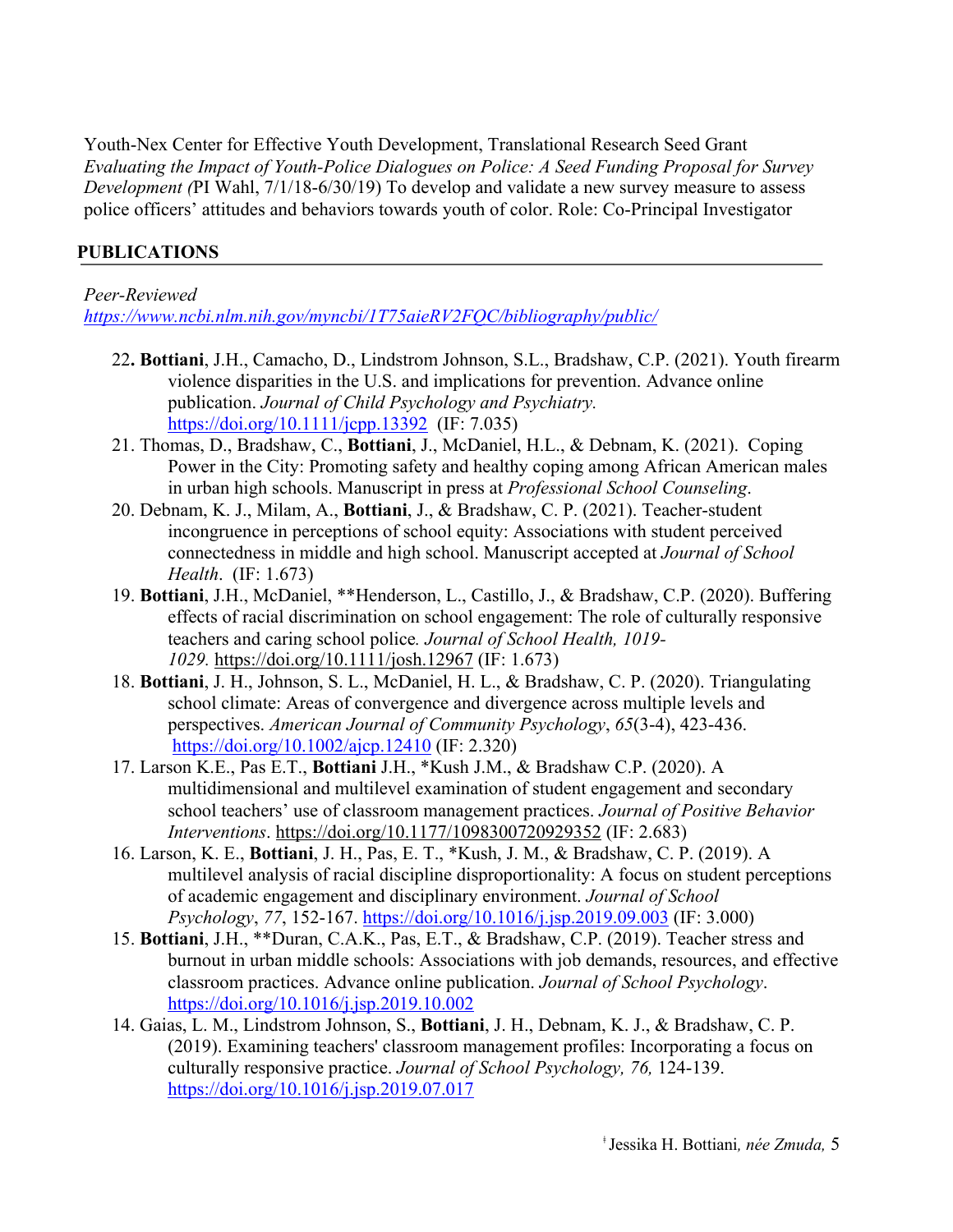- 13. \*Bistrong, E., **Bottiani**, J. H., & Bradshaw, C. P. (2019). Youth reactions to bullying: Exploring the factors associated with students' willingness to intervene. *Journal of School Violence*, *18*(4), 522–535. https://doi.org/10.1080/15388220.2019.1576048
- 12. Lindstrom Johnson, S., **Bottiani**, J., Waasdorp, T. E., & Bradshaw, C. P. (2018). Surveillance or safekeeping? How school security officer and camera presence influence students' perceptions of safety, equity, and support. *The Journal of Adolescent Health: Official Publication of the Society for Adolescent Medicine*, *63*(6), 732–738. https://doi.org/10.1016/j.jadohealth.2018.06.008
- 11. Bradshaw, C. P., Pas, E. T., **Bottiani**, J. H., Debnam, K. J., Reinke, W. M., Herman, K. C., & Rosenberg, M. S. (2018). Promoting cultural responsivity and student engagement through Double Check coaching of classroom teachers: An efficacy study. *School Psychology Review*, *47*(2), 118–134. https://doi.org/10.17105/SPR-2017-0119.V47-2
- 10. **Bottiani**, J. H., Bradshaw, C. P., & Gregory, A. (2018). Nudging the gap: Introduction to the special issue "Closing in on Discipline Disproportionality." *School Psychology Review*, *47*(2), 109–117. https://doi.org/10.17105/SPR-2018-0023.V47-2
- 9. \*Ludin, S., **Bottiani**, J. H., Debnam, K., Solis, M. G. O., & Bradshaw, C. P. (2018). A crossnational comparison of risk factors for teen dating violence in Mexico and the United States. *Journal of Youth and Adolescence*, 47(3), 547–559. https://doi.org/10.1007/s10964-017-0701-9
- 8. **Bottiani**, J.H., Larson, K. Debnam, K., Bischoff, C., & Bradshaw, C.P. (2017). Promoting educators' use of culturally responsive practices: A systematic review of in-service interventions*. Journal of Teacher Education*, 1–19. https://doi.org/10.1177/0022487117722553
- 7. **Bottiani,** J.H., Bradshaw, C.P., & Mendelson, T.M. (2017). A multilevel examination of racial disparities in high school discipline: Black and White adolescents' perceived equity, school belonging, and adjustment problems. *Journal of Educational Psychology,* 532- 545.https://doi.org/10.1037/edu0000155
- 6. **Bottiani**, J.H., Bradshaw, C.P., & Mendelson, T.M. (2016). Racial inequality in Black and White high school students' perceptions of school support: An examination of race in context. *Journal of Youth and Adolescence*, 45(6), 1176-1191. https://doi.org/10.1007/s10964-015-0411-0
- 5. Debnam, K., Pas, E., **Bottiani**, J.H., Cash, A.H., & Bradshaw, C.P. (2015). An examination of the association between observed and self-reported culturally responsive teaching practices. *Psychology in the Schools*, *52*, 533-548. https://doi.org/10.1002/pits.21845
- 4. **Bottiani**, J.H., Bradshaw, C.P., & Mendelson, T. (2014). Promoting an equitable and supportive school climate in high schools: The role of school organizational health and staff burnout. *Journal of School Psychology, 52*, 567-582. https://doi.org/10.1016/j.jsp.2014.09.003
- 3. **Bottiani**, J.H., Bradshaw, C.P., Rosenberg, M.S., Hershfeldt, P.A., Pell, K.L., Debnam, K.D. (2012). Applying Double Check to Response to Intervention: Culturally responsive practices for students with learning disabilities. *Insights on Learning Disabilities, 9*, 93- 107.
- 2. Le, H. N., <sup>ǂ</sup>**Zmuda**, J., Perry, D. F., & Muñoz, R. F. (2010). Transforming an evidence-based intervention to prevent perinatal depression for low-income Latina immigrants. *American Journal of Orthopsychiatry*, *80*, 34-45. https://doi.org/10.1111/j.1939-0025.2010.01005.x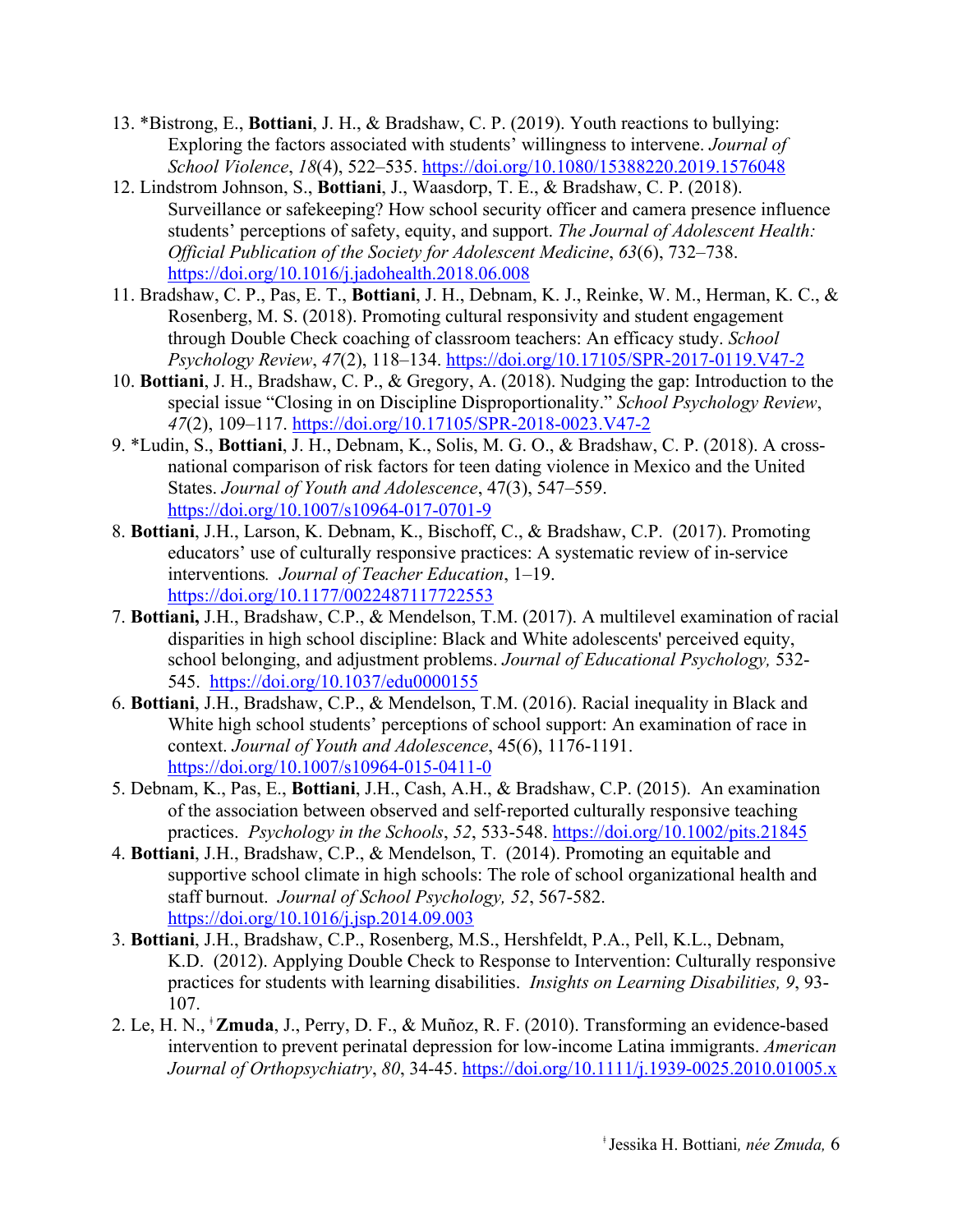1. Bradshaw, C.P., ǂ **Zmuda**, J. H., Kellam, S. G. & Ialongo, N. S. (2009). Longitudinal impact of two universal preventive interventions in first grade on educational outcomes in high school. *Journal of Educational Psychology, 101*, 926-937. https://doi.org/10.1037/a0016586

\*PhD student mentee \*\*Postdoctoral mentee

#### *Chapters and Papers in Edited Volumes*

- **Bottiani,** J.H., Heilbrun, A. & Bradshaw, C.P. (2018). Models of health promotion, prevention, and intervention. In M.J. Mayer & S.R. Jimerson (Eds.). *School Safety and Violence Prevention: Science, Practice, and Policy Driving Change.* Washington, D.C.: American Psychological Association.
- Debnam, K. J., **Bottiani**, J. H., & Bradshaw, C. P. (2017). Promoting culturally responsive practice to reduce disparities in school discipline among African American students. In N. Finnigan-Carr (Ed.), *Linking Health and Education for African American Students' Success* (pp. 97-114). New York, NY: Routledge Press.
- Bradshaw, C. P., **Bottiani**, J. H., Petras, H., Schaeffer, C. M., & Ialongo, N.S. (2016). Trajectories of aggressive-disruptive behavior. In R. J. Levesque (Ed.). *Encyclopedia of Adolescence* (Second edition). New York: Springer.
- Bradshaw, C. P., **Bottiani**, J., Osher, D., & Sugai, G. (2014). Integrating Positive Behavioral Interventions and Supports (PBIS) and Social Emotional Learning. In Weist, M.D., Lever, N. A., Bradshaw, C. P., & Owens, J. (Eds.). *Handbook of School Mental Health: Advancing Practice and Research* (second edition; pp. 101-118). New York: Springer.
- <sup>ǂ</sup>**Zmuda**, J.H., & Bradshaw, C.P. (2012). Social and emotional learning and academic achievement. In Hattie, J., & Anderman, E.M. (Eds.), *International Handbook of Student Achievement*. New York: Routledge.

#### *Book Reviews*

Powers, M. & **Bottiani**, J. (2019, October 29). [Review of the book *Creating Safe, Equitable, Engaging Schools: A Comprehensive Evidence-Based Approach to Supporting Students,* by D. Osher, D. Moroney, & S. Williamson]*. Teachers College Record.*  https://www.tcrecord.org ID Number: 23125

#### *Under Review*

- McDaniel, H.L., Braun, S., **Bottiani**, J.H., De Lucia, D., Tolan, P., & Bradshaw, C. (2021). Examining developmental differences in observed teacher-student classroom interactions across elementary, middle, and high school. Under review with the *Journal of School Psychology.*
- \*Powers, M.D., **Bottiani**, J.H., Bradshaw, C.P. (2021). Cultivating warm demand: How teachers' use of culturally responsive practices relates to students' classroom experience. Under review with *American Educational Research Journal*.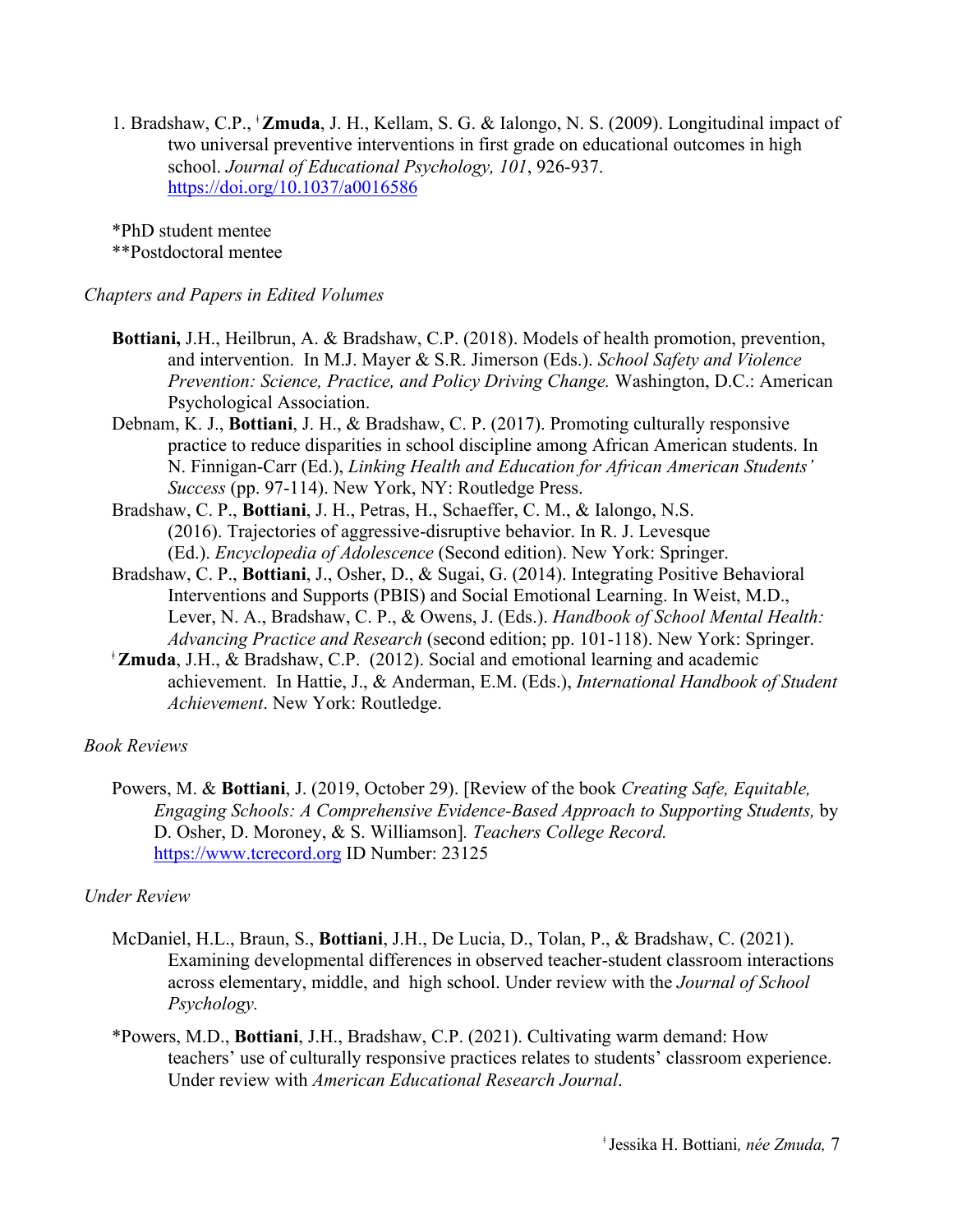- \*\*Duran, C. A. K., Braun, S., **Bottiani**, J. H., McDaniel, H, & Bradshaw, C. P. (2021). Observed Teacher Support of Middle School Student Engagement: Exploration of Contextual Factors Contributing to Variability across the Day. Under review with the *Journal of Educational Psychology*.
- \*\*Duran, C.A.K., **Bottiani**, J. H., & Bradshaw, C. P. (2021). Teachers Supporting Teachers: A Social Network Perspective on Collegial Stress Support and Emotional Wellbeing among Elementary and Middle School Educators. Invited paper for a special issue in *School Mental Health*. (IF: 3.007)

#### *In Preparation*

- **Bottiani**, J.H. Kush, J.M., McDaniel, H.L., & Bradshaw, C.P. (2021). *Measuring school discipline disparities: A primer and case study demonstration of intervention effects on discipline disproportionality affecting Black youth*. In preparation.
- **Bottiani**, J.H., \*Duran, C., Molloy Elreda, L., Pas, E.T., & Bradshaw, C.P. (2021). *Let's talk about race: a social network analysis of educators who seek and are sought after for help on racial and cultural issues at school*. In preparation.

\*PhD student mentee \*\*Postdoctoral mentee

#### **CONFERENCE PRESENTATIONS**

- Bradshaw, C.P., Debnam, K.J., **Bottiani**, J.H., Pas, E.T. (2020, May). *Promoting Cultural Proficiency and Student Engagement through Coaching of Classroom Teachers: An Efficacy Study of Double Check in Middle Schools* [Conference session]. Society for Research in Child Development Special Topic Meeting Construction of the 'Other': Development, Consequences, and Applied Implications of Prejudice and Discrimination, Rio Grande, Puerto Rico. (Conference postponed due to COVID-19)
- **Bottiani**, J.H., Bradshaw, C.P., Debnam, K.J. (2020, May). *Preventing Youth Violence by Targeting Racial Bias and Racial Stress: A Collaborative Intervention with Middle Schoolers and Their Teachers* [Conference session]. Society for Research in Child Development Special Topic Meeting Construction of the 'Other': Development, Consequences, and Applied Implications of Prejudice and Discrimination, Rio Grande, Puerto Rico. (Conference postponed due to COVID-19)
- **Bottiani**, J.H., Bonifay, W., Duran, C., Herman, K., & Bradshaw, C.P. (2022, May). *Measurement Properties and Convergent Validity of a Live Classroom Observational Measure of Culturally Responsive Practices* [Conference session]. Society for Research in Child Development Special Topic Meeting Construction of the 'Other': Development, Consequences, and Applied Implications of Prejudice and Discrimination, Rio Grande, Puerto Rico. (Conference postponed due to COVID-19)
- Powers, M., **Bottiani**, J.H., Karras-Jean Gilles, J., Suárez-Orozco, J., Bradshaw, C.P. (2022, May). *Observational Assessments of Culturally Responsive Teaching: Leveraging the Measures of Effective Teaching (MET) Study* [Conference session]. Society for Research in Child Development Special Topic Meeting Construction of the 'Other': Development,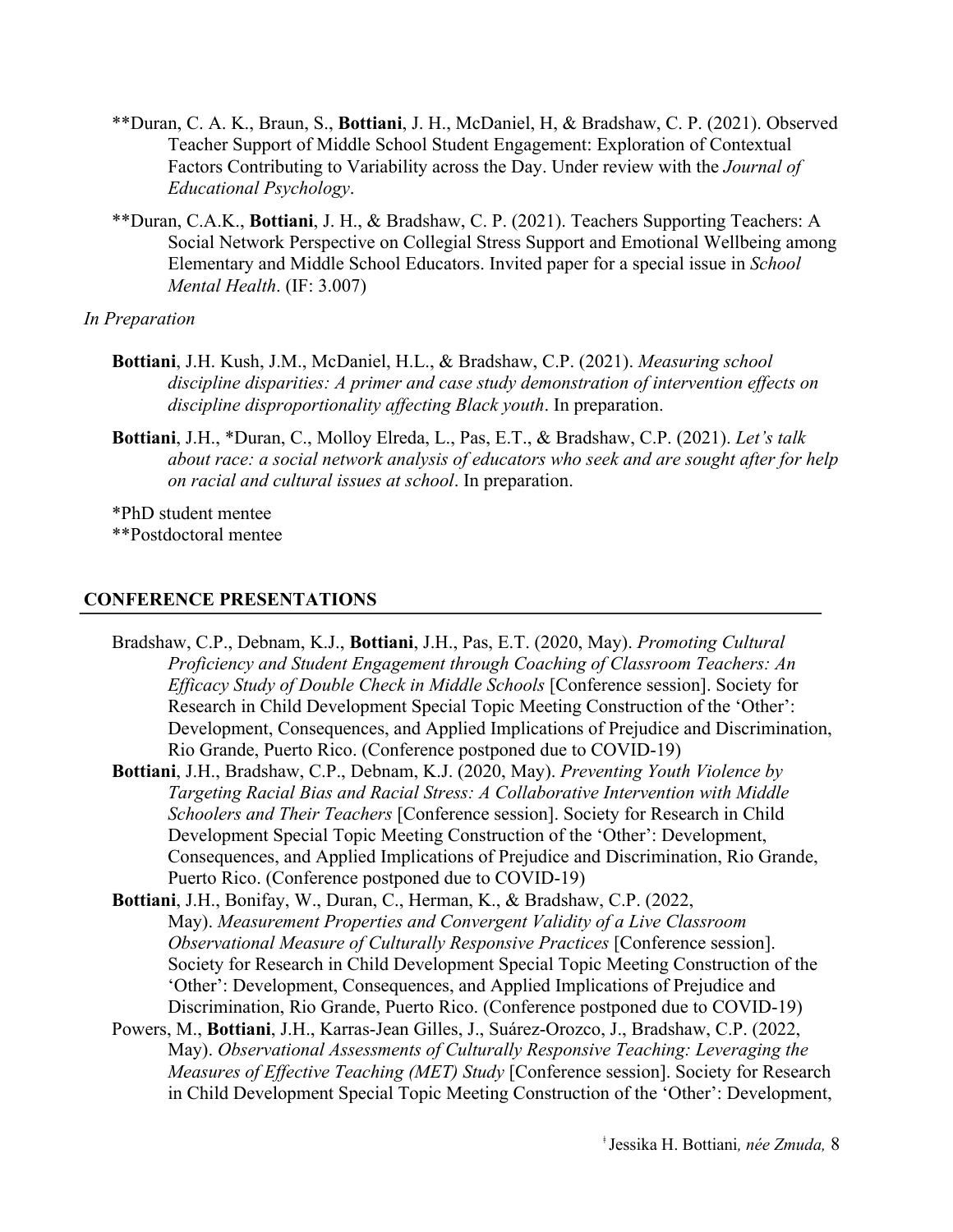Consequences, and Applied Implications of Prejudice and Discrimination, Rio Grande, Puerto Rico. (Conference postponed due to COVID-19)

- Debnam, K.J., Milam, A., **Bottiani**, J.H., Bradshaw, C.P. (2020, March). *Staff-Student Incongruence in Perceived School Equity: Associations with Student Perceived Connectedness in Middle and High School* [Conference session]. Society for Research on Adolescence Biennial Conference, San Diego, CA. (Conference cancelled due to COVID-19).
- **Bottiani**, J.H., Henderson, L., Bradshaw, C.P. (2020, March). *Examining School and Family Racial, Relational, and Cultural Resilience Factors and Urban Black 9th Graders' Mental Health* [Conference session]. Society for Research on Adolescence Biennial Conference, San Diego, CA. (Conference cancelled due to COVID-19).
- **Bottiani**, J.H., Debnam, K.J., & Bradshaw, C.P. (2020, June). *Preventing Youth Violence By Targeting Racial Bias and Racial Stress: A Collaborative Intervention with Middle Schoolers and Their Teachers* [Conference session cancelled due to COVID-19]. Society for Prevention Research Annual Meeting, Washington, DC.
- **Bottiani**, J.H., Duran, C., Pas, E., & Bradshaw, C.P. (2019, June). *Understanding Teacher Stress in Relation to Classroom Context: Implications for Effective Teaching Practices with Black Adolescents in Urban Middle Schools*. Oral presentation at the Society for Prevention Research Annual Meeting, San Francisco, CA.
- **Bottiani**, J.H., Bonifay, W., Pas, E., Herman, K., & Bradshaw, C.P. (2019, June). *Understanding Teacher and Classroom Contextual Factors Associated with Observed Culturally Responsive Practices (CRP) in Predominantly Black, Urban Schools.* Oral presentation at the Society for Prevention Research Annual Meeting, San Francisco, CA.
- Thomas, D., Bradshaw, C., **Bottiani**, J.H., McDaniel, H., Debnam, K. (2019, June). *Promoting Healthy Coping Among Urban High Schoolers: Preliminary Findings from the Coping Power in the City Project*. Oral presentation at the Society for Prevention Research Annual Meeting, San Francisco, CA.
- Debnam, K., Milam, A., **Bottiani**, J., & Bradshaw, C. (2019, June). *Teacher-Student Incongruence in Perceptions of School Equity.* Oral presentation at the Society for Prevention Research Annual Meeting, San Francisco, CA.
- **Bottiani**, J.H., Debnam, K.J., Lindstrom Johnson, S., Bradshaw, C.P. (2019, March). *Associations of observed school climate on perceived connectedness among Black, Latino, and White high schoolers*. Oral presentation at the Society for Research in Child Development Biennial Conference, Baltimore, MD.
- **Bottiani**, J.H. & Debnam, K.J. (2019, February). Invited talk. *Climate and Culture in Middle Grades*. Sponsored by New York Life Foundation, Association for Middle Level Education (AMLE), and Altria: The Youth-Nex Remaking Middle School Summit. Gallup Headquarters, Washington, D.C.
- **Bottiani**, J.H., Debnam, K.J., Herman, K., & Bradshaw, C.P. (2018, October). *Closing in on Disproportionality Mini-Conference*, University of Virginia, School of Education & Human Development.
- Nguyen, A., **Bottiani**, J.H., Debnam, K.J., & Bradshaw, C.P. (2018, November). *Rural Research-Practitioner Engagement Mini-Conference*, University of Virginia, School of Education and Human Development.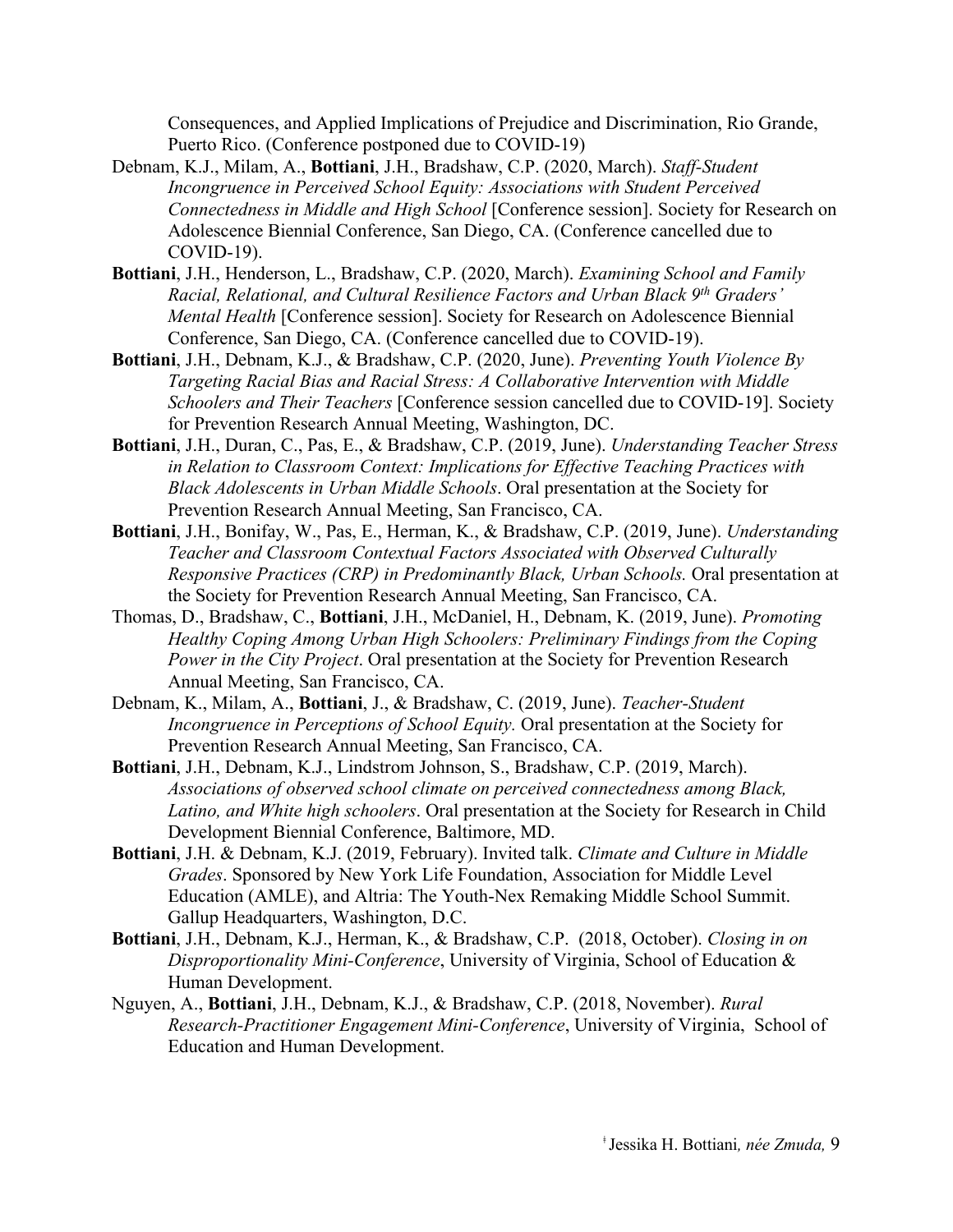- **Bottiani**, J.H., Vanapalli, J., Debnam, K., Pas, E., Kim, B.K.E. (2018, June). *Critical dialogue skills to address microaggressions in prevention science.* Oral presentation at the 2018 Society for Prevention Research Annual Meeting, Washington, D.C.
- **Bottiani,** J.H., Lindstrom Johnson, S., Debnam, K.J., Bradshaw, C. (2018, April). *School engagement, safety, and environment in multilevel perspective: convergence and divergence in independently observed and student-reported measures of school climate*. Oral presentation at the Society for Research on Adolescence Biennial Meeting, Minneapolis, MN.
- Bradshaw, C.P., Debnam, K.J., **Bottiani**, J.H. Thomas, D. (2018, June). *Identifying and intervening with at-risk urban high school students through the Coping Power in the City model.* Oral presentation at the Society for Prevention Research Annual Meeting, Washington, D.C.
- Gaias, L. M., Lindstrom Johnson, S., Debnam, K. J., **Bottiani**, J. H., & Bradshaw, C.P. (2018, June). *A person-centered approach to understanding teacher's culturally responsive practices.* Oral presentation at the 2018 Society for Prevention Research Annual Meeting, Washington, D.C.
- Nguyen, A., **Bottiani**, J.H., Bradshaw, C.P., Schaefer, H., Debnam, K.D., Pas, E., Lochman, J.E. (2017, June). *Getting under the skin: Exploring physiological indicators of program engagement in the Early Adolescent Coping Power program.* Oral presentation at the Society for Prevention Research Annual Meeting, Washington, D.C.
- **Bottiani,** J.H., Lindstrom Johnson, S., Debnam, K.J., Bradshaw, C. (2017, June). *Triangulating school climate: Areas of convergence and divergence in multilevel perspective*. Poster presentation at the Society for Prevention Research Annual Meeting, Washington, D.C.
- **Bottiani**, J.H. (2017, June). Chair, *Deconstructing the Black Box: Synergizing Fidelity and Adaptation Processes to Enhance Intervention Engagement and Effectiveness for Students of Color Symposium*. Society for Prevention Research Annual Meeting, Washington, D.C.
- **Bottiani**, J.H., Pas, E.T., Asuncion-Bates, L., Hardee, S., Bradshaw, C. (2017, June). *Cultural adaptation of a teacher coaching intervention to improve classroom practices with diverse students*. Oral presentation at the Society for Prevention Research Annual Meeting, Washington, D.C.
- **Bottiani**, J.H., Pas, E., Debnam, K.J., Larson, K., & Bradshaw, C.P. (2017, April). *The role of teacher job-related stress, burnout, and racial/ethnic composition in observed studentteacher classroom interactions.* Oral presentation at the Society for Research in Child Development Biennial Conference, Austin, TX.
- **Bottiani**, J.H., Debnam, K.D., Bradshaw, C.P. (2016, October). U*nderstanding views of school equity and culturally responsive practices in boys of color: The role of racial/ethnic belonging.* Poster presentation at the Babies, Boys, & Men of Color Special Meeting of the Society for Research in Child Development, Tampa, FL.
- **Bottiani,** J.H., Molloy Elreda, L. Pas, E.T., Debnam, K.D., Bradshaw, C.P. (2016, June). *Schooland individual-level characteristics associated with key opinion leaders in positive behavior support & working with students of color.* Oral presentation at the Society for Prevention Research Annual Meeting, San Francisco, CA.
- **Bottiani**, J.H. & Bradshaw, C.P. (2016, March). *#BlackLivesMatter: Can adolescent researchers contribute to racial justice? A discussion of Coping Power in the City Project.* Oral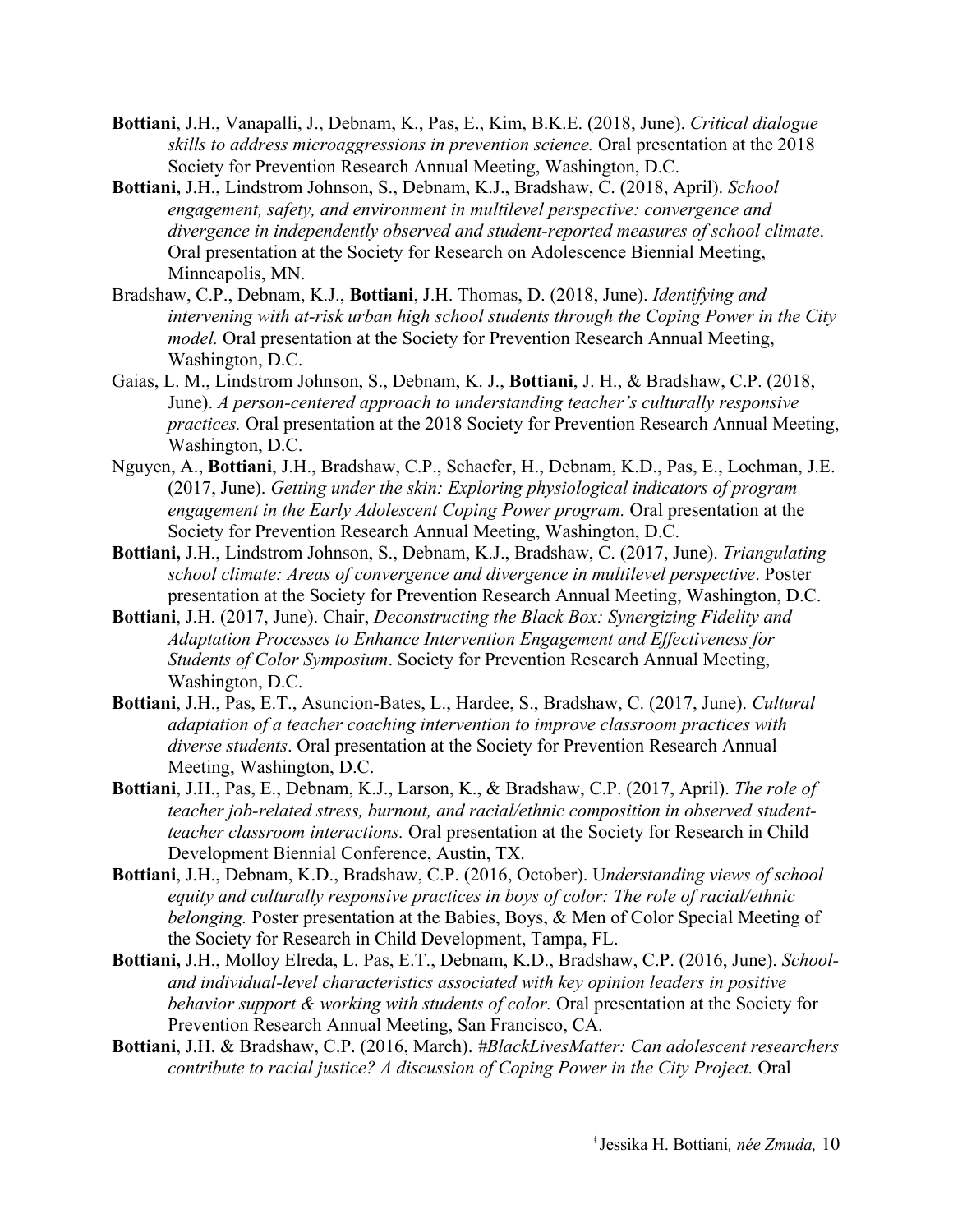presentation at the Society for Research on Adolescence Biennial Conference, Baltimore, MD.

- Bradshaw, C.P., **Bottiani**, J., Debnam, K., Ellison, A., & Leaf, P. (2016, June). *Leveraging school police to reduce youth violence in Baltimore city high schools.* Society for Prevention Research Conference, San Francisco, CA.
- **Bottiani**, J.H. & Bradshaw, C.P. (2015, August). *School*-*based prevention to curb school violence and promote safety and equity in schools*. Invited presentation at the Center for Evidence-Based Crime Policy, Fairfax, VA.
- **Bottiani**, J.H. & Bradshaw, C.P. (2015, March). *Inequitable school discipline practices and disparate psychosocial outcomes among black and white high school-aged youth*. Oral presentation at the Society for Research in Child Development Biennial Conference, Philadelphia, PA.
- **Bottiani**, J.H. & Bradshaw, C.P. (2015, March). *School racial/ethnic diversity: A contextual influence on inequitable experiences of supportive school climate among black and white adolescent boys.* Oral presentation at the Society for Research in Child Development Biennial Conference, Philadelphia, PA.
- **Bottiani**, J.H. (2014, December). S*chools as developmental contexts: Implications of racial inequity in adolescents' school experiences.* Invited talk at the Room to Grow: Journey to Cultural and Linguistic Competency Conference (Kennedy Krieger Institute), Baltimore, MD.
- **Bottiani**, J.H., Debnam, K., & Bradshaw, C.P. (2014, March). *Equitable school support: An approach to reducing racial disparities in student engagement and social-emotional health*. Oral presentation at the Society for Research on Adolescence Biennial Conference, Austin, TX.
- **Bottiani**, J.H., Debnam, K., & Bradshaw, C.P. (2013, June). *Enhancing teacher cultural proficiency through improved measurement: Exploring the factor structure of cultural proficiency continuum measures.* Poster session presented at the Society for Prevention Research Annual Conference, San Francisco, CA.
- **Bottiani**, J.H., Bradshaw, C.P. (2013, June). *Understanding the schooling experiences of children of immigrants: the role of discrimination, psychological adjustment, and academics.* Poster session presented at the Society for Prevention Research Annual Conference, San Francisco, CA.
- **Bottiani**, J.H., Debnam, K., Larson, K., & Bradshaw, C.P. (2012, December). *Enhancing teacher cultural proficiency to bridge the discipline gap: Measurement challenges in the evaluation of intervention effectiveness.* Poster session presented at the Summit on the Science of Eliminating Health Disparities (sponsored by the National Institutes of Health), National Harbor, MD.
- **Bottiani**, J.H., Waritay, O.R., & Fonseca-Becker, F. (2012, December). *Preventing obesity among African and Caribbean immigrant and refugee children in Philadelphia: A multisectoral effort to measure effectiveness.* Poster session presented at the Summit on the Science of Eliminating Health Disparities (sponsored by the National Institutes of Health), National Harbor, MD.

#### **REVIEWER SERVICE**

#### **Journal Editorial Boards**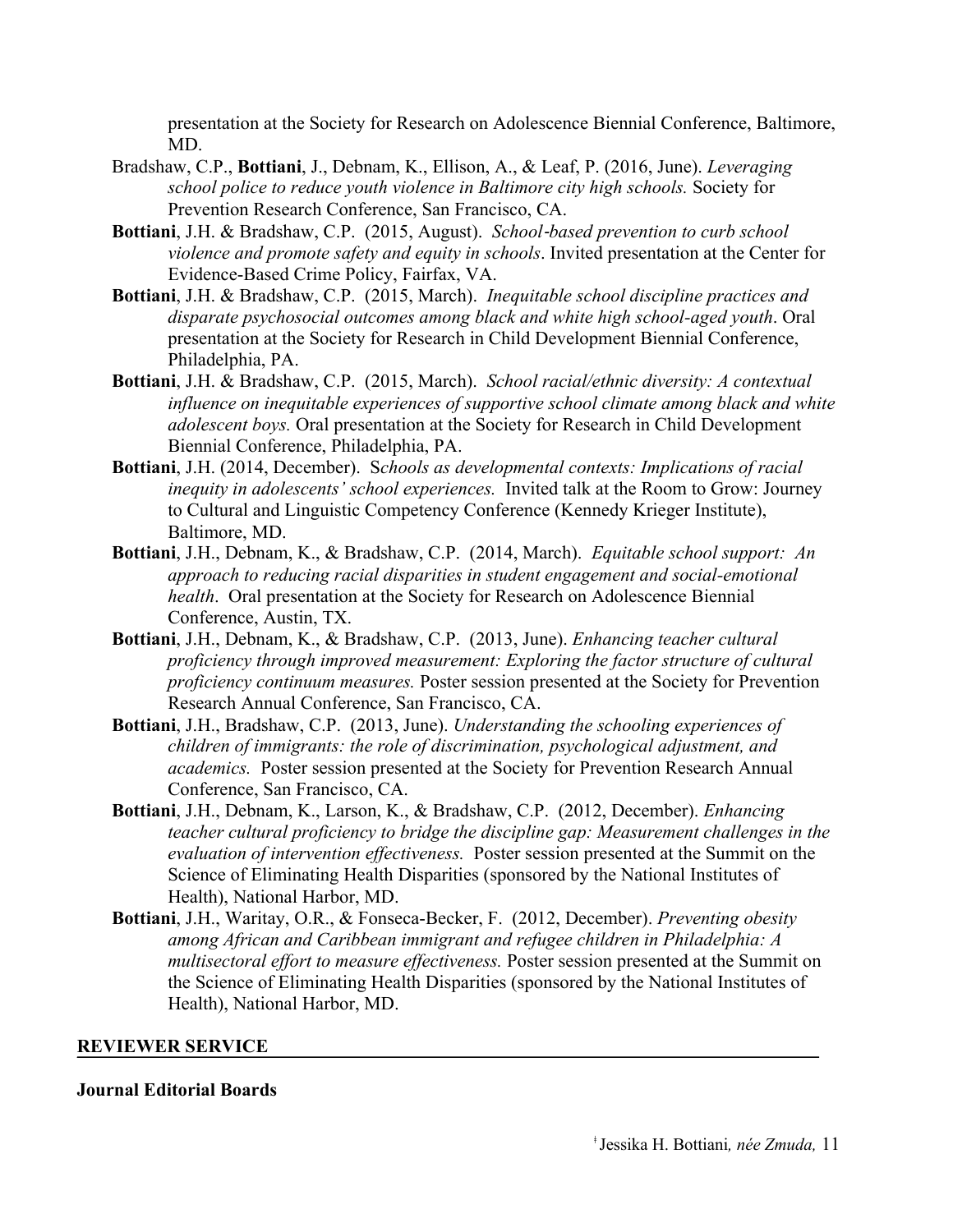### *Prevention Science*, Early Career Editorial Board Member*,* 2016 – 2019 *School Psychology Review*, Editorial Board Member, 2019 - Present

### **Special Issues Edited**

Bradshaw, C.P., **Bottiani**, J., & Gregory, A. (Eds.) (2018). *School Psychology Review*. Guest editor for special issue *Closing in on Disproportionality in Discipline*.

### **Journal Invited Reviewer**

Invited reviewer for peer reviewed journals including *Journal of Educational Psychology*, *Journal of Urban Health*, *AERA Open*, *Social Science & Medicine*, *Assessment for Effective Intervention*, *Journal of Child and Family Studies*, and *Advances in School Mental Health Promotion*.

### **Foundation Grant Review**

Invited reviewer for grant proposals from the William T. Grant Foundation (ad hoc), 2017 – Present Invited reviewer for grant proposals from the Sierra Health Foundation, 2011-2015

# **UNIVERSITY AND DEPARTMENTAL SERVICE**

UVA Youth-Nex Center's *Remaking Middle Schools* Initiative, Lead Author, White Paper on Culture, Climate, & Community

# **TEACHING & MENTORING**

# **Doctoral Advisees (Co-Mentored with Catherine Bradshaw)**

Meredith Powers, University of Virginia

Elizabeth Bistrong, Ph.D., 2019, University of Virginia, Dissertation Title: A Developmental Perspective on Bullying: Exploring Risk Factors from Preschool through High School. APPIC Clinical Psychology Internship at Henry Ford Health Sciences Center (Pediatric Neuropsychology)

Samantha Ludin, Ph.D., 2019, University of Virginia, Dissertation Title: Teen Dating Violence: Associations with Individual and Contextual Factors, APPIC Clinical Psychology Internship at University of Michigan.

# **Youth and Social Innovation Undergraduate Research Assistants**

Juliana Parra, University of Virginia Andie Goodman, University of Virginia

# **Cultural Competency Workshop, Co-Facilitator,** June 2017, June 2018

School of Education, University of Virginia, Charlottesville Virginia U.S. Department of Education Science Funded Summer Undergraduate Research Program (SURP) 10-week Internship for Undergraduate Students of Color

### **Lab Supervisor,** June 2016 – June 2018

Prevention Research and Intervention Development Lab (PI: Catherine Bradshaw)